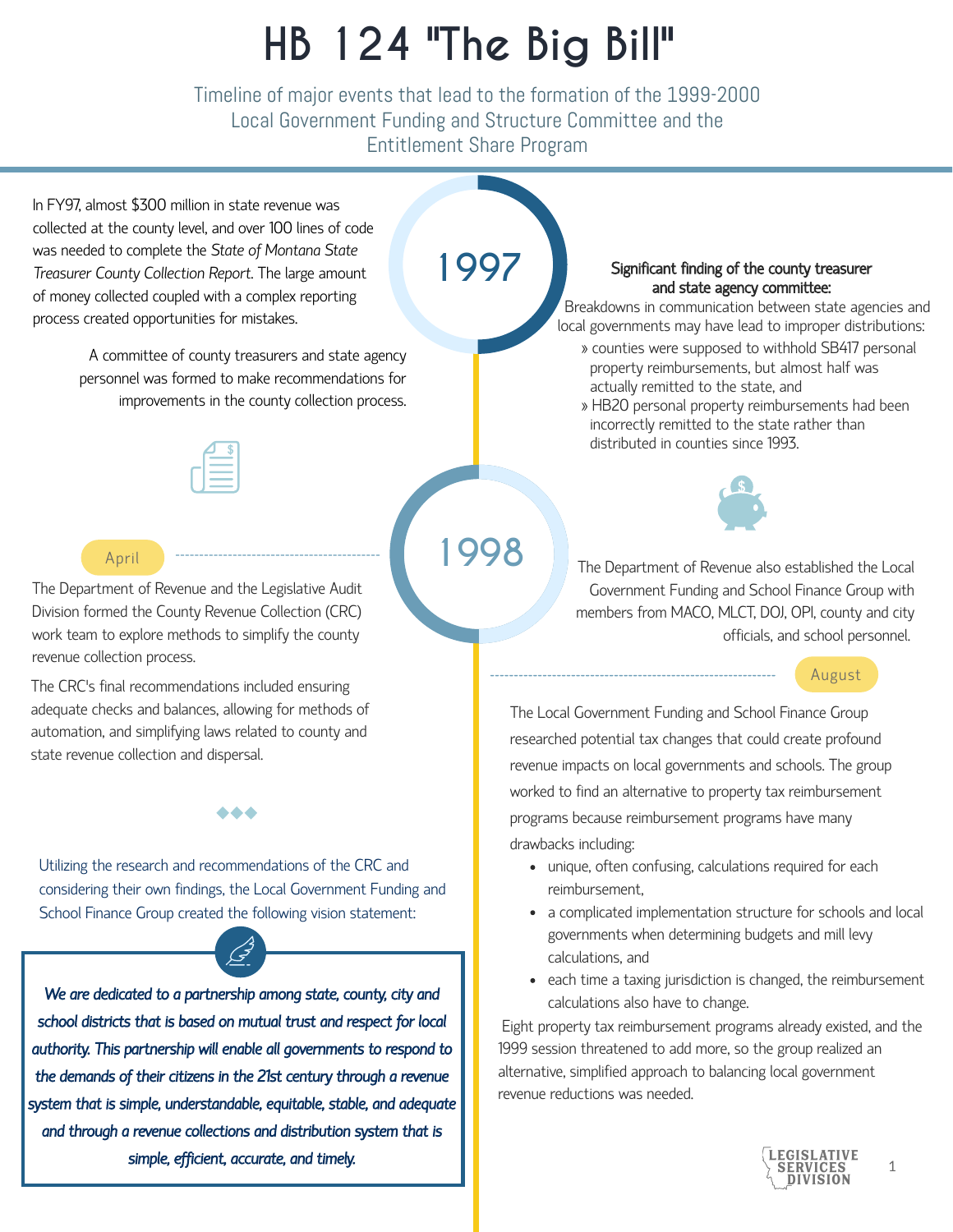The MT Legislature enacted significant tax cuts during the 1999 session.

 » Local governments and schools saw a \$115.6 million reduction in property tax revenue over the biennium.

SB 184 and HB 260 attempted to offset the reductions by providing reimbursements from the general fund. However, the reimbursements weren't enough.

#### \$115.6 million revenue loss - \$76 million reimbursement

#### \$39.6 million deficit =

*for local governments and schools to recoup, usually through increased mill levies*

Additionally, the reimbursements provided in SB 184 were scheduled to sunset June 30, 2001, which would further increase the deficit for local government unless further action occurred.

#### September

The Local Government Funding and Structure Committee (LGFSC) determined three primary goals:



2

3

Simplify billing, collection, accounting, distribution, and reporting of all revenue.

De-earmark revenue and eliminate expenditure mandates for local government.

Create a rational, dependable, stable funding structure for cities and counties.



**"All governments and citizens deserve a revenue system that produces adequate and relatively constant revenue, treats individuals and businesses fairly, is easy for taxpayers to understand, minimizes administrative costs and has all economic activity and wealth contributing proportionally to support government service." - LGFSC final report**

**1999**

SB 184 established two study committees:

June



2 Representatives 2 Senators 2 County Commissioners Director of DOR

1 City Manager 1 City Councilman 1 County Treasurer

The LGFSC met eight times during the 1999- 2000 interim and adopted the 1998 Local Government Funding and School Finance Group's vision statement, repeated from the previous page:

 $\bullet\bullet\bullet$ 

*We are dedicated to a partnership among state, county, city and school districts that is based on mutual trust and respect for local authority. This partnership will enable all governments to respond to the demands of their citizens in the 21st century through a revenue system that is simple, understandable, equitable, stable, and adequate and through a revenue collections and distribution system that is simple, efficient, accurate, and timely.*

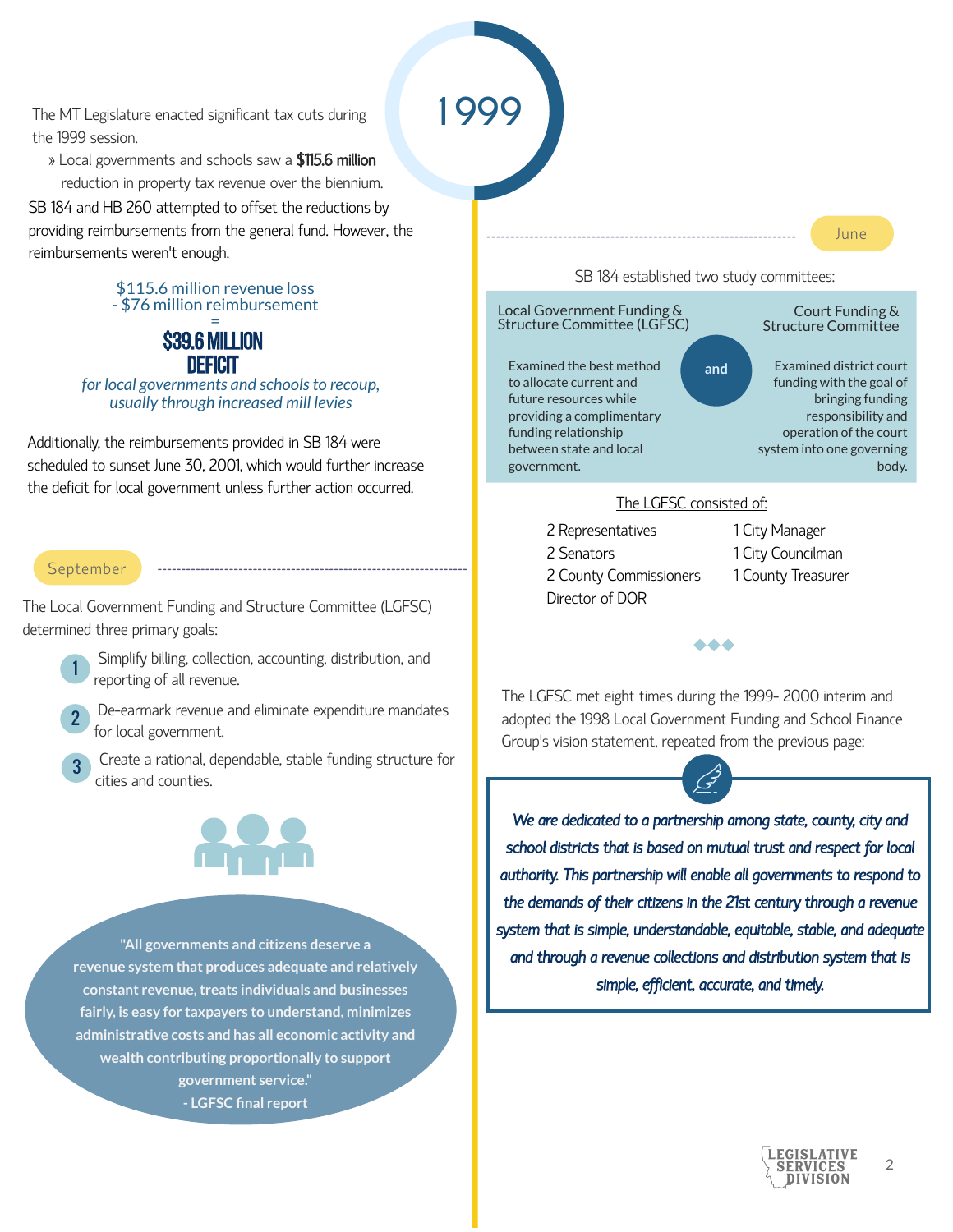#### THE LGFSC DEVELOPED EIGHT AREAS OF RECOMMENDATION:

**\*Budget & Accounting - Provide a single set of uniform** budget and accounting laws for local governments **\*Revenue Changes -** Change the flow of revenue so that most revenue remains with the government that collects it. Streamline and eliminate fees where appropriate.

\*Expenditure Changes - Transfer welfare and most district court funding responsibilities to the state.

### **2000**

\*De-earmarking and Mandate Guidelines - Establish guidelines for earmarking revenue and develop system to review earmarked funds.

**Local Option Taxes -** Authorize a voted local option tax not to exceed 4% and allow for revenue sharing between urban and rural counties. Also authorize up to a 1% voted local option realty transfer tax for infrastructure, with 20% staying in a state operated program and 80% remaining in the local community.

*\* Denotes those recommendations that were enacted or partially enacted during the 2001 session or subsequent sessions.*

\*Entitlement Share - Create general fund entitlement shares to replace lost revenue from property tax reductions and streamline fee collection. Shares would include an annual growth rate. **Property Tax Limit - Retain the SB 184 property tax limit as an** overall property tax limit. Eliminate existing local government mill levy caps other than the 2-mill emergency levy.

State and Local Government Relationship Committee - Create a temporary (4 yr) committee of legislators and local gov't officials to promote relationships and monitor implimentation of any related upcoming legislation.

#### December

HB 124 was drafted and preintroduced, representing the body of work and recommendations of the LGFSC.





"A significant impact of the committee proposals is the trust both state and local government officials must establish between themselves. The legislature will have less control over local government, and local government will have the right to receive an Entitlement Share of the general fund without specific revenue or expenditure requirements. Building this trust level will be a challenge. To expedite the trust building, local government audit provisions have been strengthened and local government financial laws have been revised to allow significantly more local financial flexibility and authority...As the state gives more autonomy to local government, the county clerk and recorders, in their function as budgeting and accounting personnel, will make a major contribution in strengthening and demonstrating the local government accountability requirements."

HB 124 received its first hearing in the House Local **2001** Government Committee on January 25, 2001. The hearing lasted 3 hours, with 21 proponents and 20 opponents testifying. January

The length and complexity of the bill joined with the number of citizen concerns heard during testimony prompted the committee to assign the bill to a select committee.

Legislative leadership assigned the bill to the Local Government Funding Select Committee which held its first meeting February 1 at 5 pm. The committee continued to meet roughly twice a week until mid March.

February